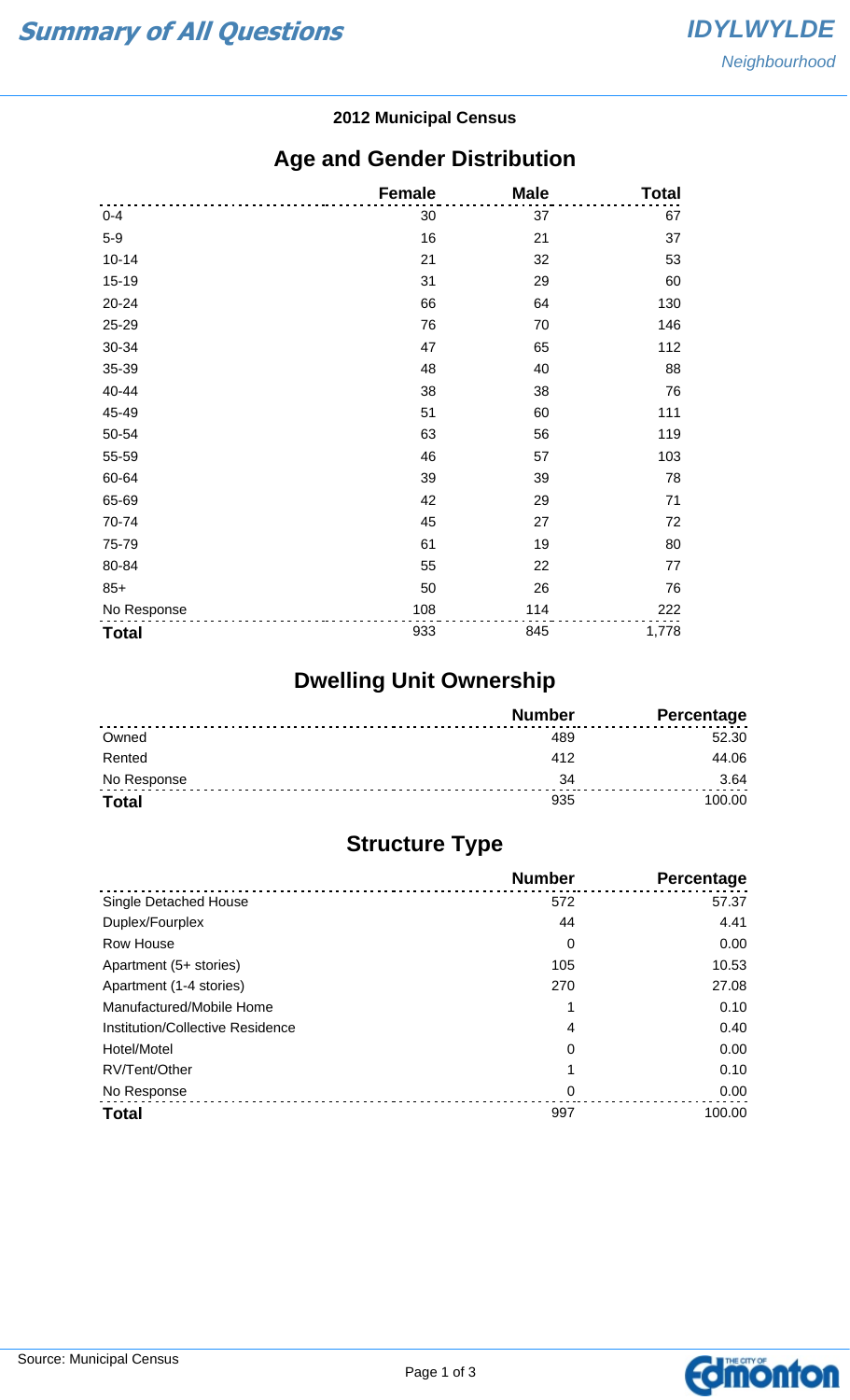## **Dwelling Unit and Property Status**

|                           | <b>Number</b> | Percentage |
|---------------------------|---------------|------------|
| Occupied                  | 935           | 93.69      |
| Unoccupied                | 45            | 4.51       |
| Vacant Lot                |               | 0.10       |
| <b>Under Construction</b> | 4             | 0.40       |
| No longer in use          | 13            | 1.30       |
| No Response               | 0             | 0.00       |
| <b>Total</b>              | 998           | 100.00     |

#### **Marital Status**

|                      | <b>Number</b> | Percentage |
|----------------------|---------------|------------|
| Married              | 536           | 30.15      |
| Common-law           | 123           | 6.92       |
| Separated/ divorced  | 157           | 8.83       |
| <b>Never Married</b> | 568           | 31.95      |
| Widowed              | 161           | 9.06       |
| No Response          | 233           | 13.10      |
| <b>Total</b>         | 1,778         | 100.00     |

### **Employment Status**

|                               | <b>Number</b> | Percentage |
|-------------------------------|---------------|------------|
| Preschool                     | 70            | 3.94       |
| Kindergarten - Gr.6           | 59            | 3.32       |
| Gr.7 - Gr.9                   | 37            | 2.08       |
| Gr.10 - Gr.12                 | 33            | 1.86       |
| <b>Post Secondary Student</b> | 79            | 4.44       |
| Homemaker                     | 40            | 2.25       |
| Employed 0-30 hrs             | 125           | 7.03       |
| Employed 30+ hrs              | 708           | 39.82      |
| Unemployed                    | 36            | 2.02       |
| Retired                       | 396           | 22.27      |
| Permanently unable to work    | 39            | 2.19       |
| Other                         | 9             | 0.51       |
| No Response                   | 147           | 8.27       |
| <b>Total</b>                  | 1,778         | 100.00     |

# **Term of Residence at this Location**

|                              | <b>Number</b> | Percentage |
|------------------------------|---------------|------------|
| 5 years or more              | 847           | 47.64      |
| 3 years to less than 5 years | 195           | 10.97      |
| 1 year to less than 3 years  | 276           | 15.52      |
| Less than 1 year             | 268           | 15.07      |
| Child less than 1 year       | 20            | 1.12       |
| No Response                  | 172           | 9.67       |
| <b>Total</b>                 | 1.778         | 100.00     |